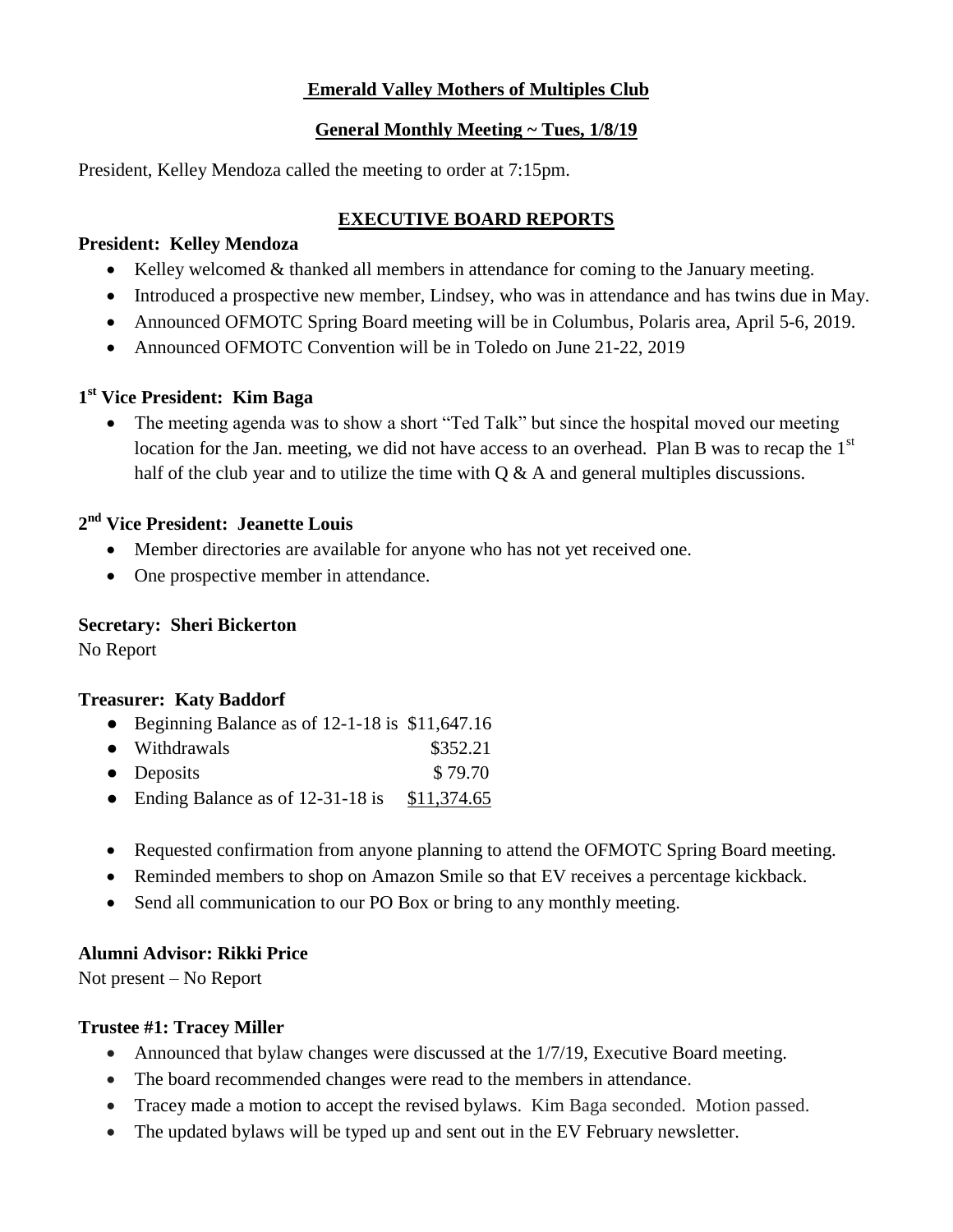# **Trustee #2: Jennifer French**

No Report

## **GENERAL BOARD COMMITTEE REPORTS**

### **Fundraising Primary - None**

### **Fundraising Secondary - Kelley St. Clair**

- Not definitive but working on setting up 2 fundraisers Chick-Fil-A and Sweet Frog's
- Super Bowl Squares are still available. Board was brought to the meeting. Numbers will be picked at the Philanthropic Blanket Making event at NR library on 1/27/19.
- $\bullet$

### **Historian: Kim DeGross**

- Keep taking pictures at club events, social outings and of your kids/family special occasions. Post pictures on our EV Facebook page and/or email pictures to Kim to be used on our end of year slideshow.
- Kelley has Photo Release forms. Be sure to fill one out if you Do Not want pictures of your kids to be used on social media.

#### **March of Dimes: Katy Baddorf**

- This month is the kickoff for March of Dimes. The walk takes place  $5/4/19$ .
- She will inquire if the hockey game fundraiser will happen again for this year

#### **Mentoring: Jeanette Louis**

• There will be a Mentoring/Special Needs Valentines party on Sat. 2/9/19 from 1:30-3:30

## **Mother of the Year: Katy Baddorf**

- Explained the MOY process to our prospective member in attendance
- Brought nomination forms for anyone to take and complete
- Requested forms be returned by  $2/15/19$  via email, snail mail or in person.
- Still looking into possible venue options. Santos has a 20 person minimum charge.

#### **Newsletter: Kim DeGross**

Officers and chairs, please plan on submitting your newsletters articles on the 15th of each month.

## **Parties: Courtney Gall**

- Spring Party will be at the Strongsville Rec swimming pool.
- Need to confirm the date
- EV will pay for 2 adults and multiples. Additional siblings will pay a small fee.